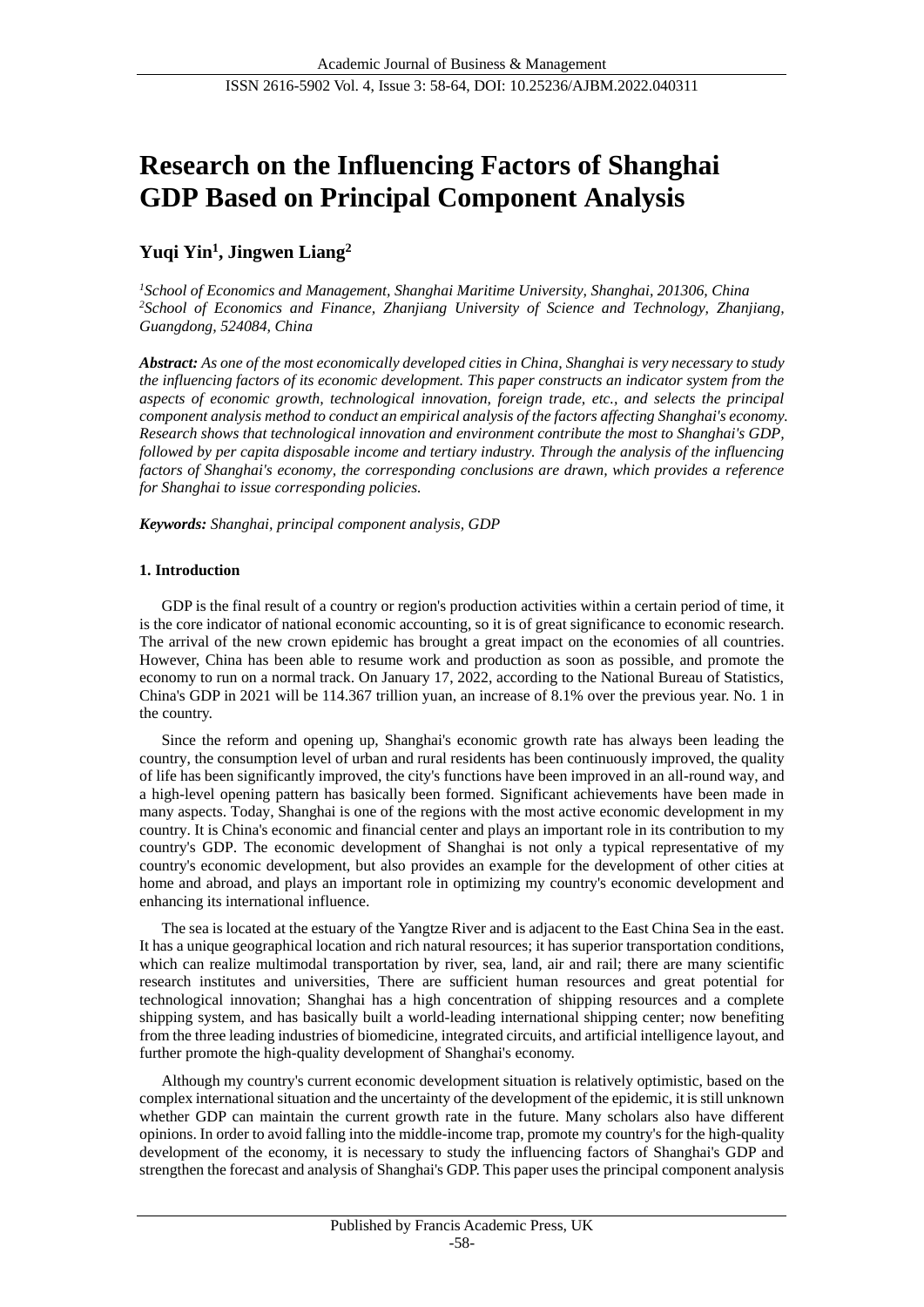method to analyze the effect of various factors on the GDP growth of Shanghai through the idea of dimensionality reduction.

# **2. Literature review**

Based on GDP as an important indicator reflecting my country's economic development, the research on the influencing factors of GDP has always been the focus of research in the economic field. In recent years, many scholars have carried out research on this, some scholars have used multiple regression analysis to analyze the influencing factors of GDP in individual provinces in my country. Among them, Liang Haonan used the multiple linear regression method to study the total GDP of Anhui Province from 2000 to 2017, and concluded that research and experimental expenditure (R&D expenditure), energy consumption, total import and export trade, and foreign direct investment are the main factors affecting GDP; Guan Yongqian conducted a multiple regression analysis on various factors affecting the GDP growth of Henan Province, and concluded that the three indicators of the primary industry, the secondary industry and the tertiary industry are important indicators to promote the rapid growth of the GDP of Henan Province; Jin Mofei, 1991-2018 The annual data is used as a sample, and the multiple linear regression method is used to establish a model, and it is concluded that the secondary industry, the tertiary industry and consumption have a significant effect on GDP growth. Zhao Haoran takes the statistical data of my country from 2000 to 2018 as the research object, and uses the per capita consumption expenditure of the national residents, the fixed social investment of the whole society, the government budget expenditure, the total export trade, and the total number of employed population as explanatory variables to establish a multiple regression model. and other factors have an important impact on GDP. Bai Yu uses the multiple regression method to take the relevant indicator data in my country from 2000 to 2017 as the research sample, and uses the household consumption level, total import and export trade, foreign direct investment, energy consumption, total retail sales of consumer goods, financial expenditure, employment, R&D expenditure, etc. The 8 indicators establish an indicator system and conclude that the level of household consumption, total import and export trade, foreign direct investment, and R&D expenditure have a very significant impact on GDP.

In terms of factors influencing Shanghai's economy, many scholars have also conducted research on it. Hu Jincheng takes Shanghai GDP as the research goal, selected four indicators, including education expenditure, labor force ratio, primary, secondary and tertiary industry value, geographical location and policy, to construct an index system, and concluded that Shanghai's GDP is closely related to the output value of primary and secondary industries. It is necessary to carry out industrial transformation and stimulate the growth of the tertiary industry. Zhang Yongqing and Zu Xiaomei took the relevant statistical data from 2002 to 2014 as research samples, the purpose of this study is to explore the impact of Shanghai's cultural needs on the economy, established a VAR model, to analyze the cultural needs of Shanghai, the international influence of culture and the degree of influence of human capital level on Shanghai's economic development and its dynamic changes, it is concluded that cultural consumption demand and the impact of cultural international influence have a positive impact on Shanghai's economic development.

To sum up, the above-mentioned scholars have conducted research on the influencing factors of GDP, and the proposal of many influencing factor indicators has provided insights for other scholars and the research of this paper, and the research and prediction results are of great significance at the theoretical and empirical levels. However, on the one hand, most scholars only select one or two indicators when studying the influencing factors of GDP, which cannot fully reflect the influencing factors of GDP; on the other hand, there are many factors affecting GDP, and many factors are uncertain. Multiple linear regression analysis method There is multicollinearity among the lower variables, and the influencing factors of GDP cannot be accurately analyzed. Based on the above reasons, this paper selects the principal component analysis method to study the influencing factors of Shanghai GDP.

#### **3. Data selection**

This paper selects the data of Shanghai GDP from 2010 to 2020 as the research object, and refers to Fan Zifu's index system of sustainable development of digital economy, Rui Ziqiu's Nanjing urban development capacity index system, and Guan Yongqian's index system of Henan Province's GDP influencing factors based on multiple linear regression. According to the four principles of scientificity, systematicness, practicability and operability, Select six levels of economic growth, technological innovation, environment, foreign trade, people's livelihood, and infrastructure as the factor level, select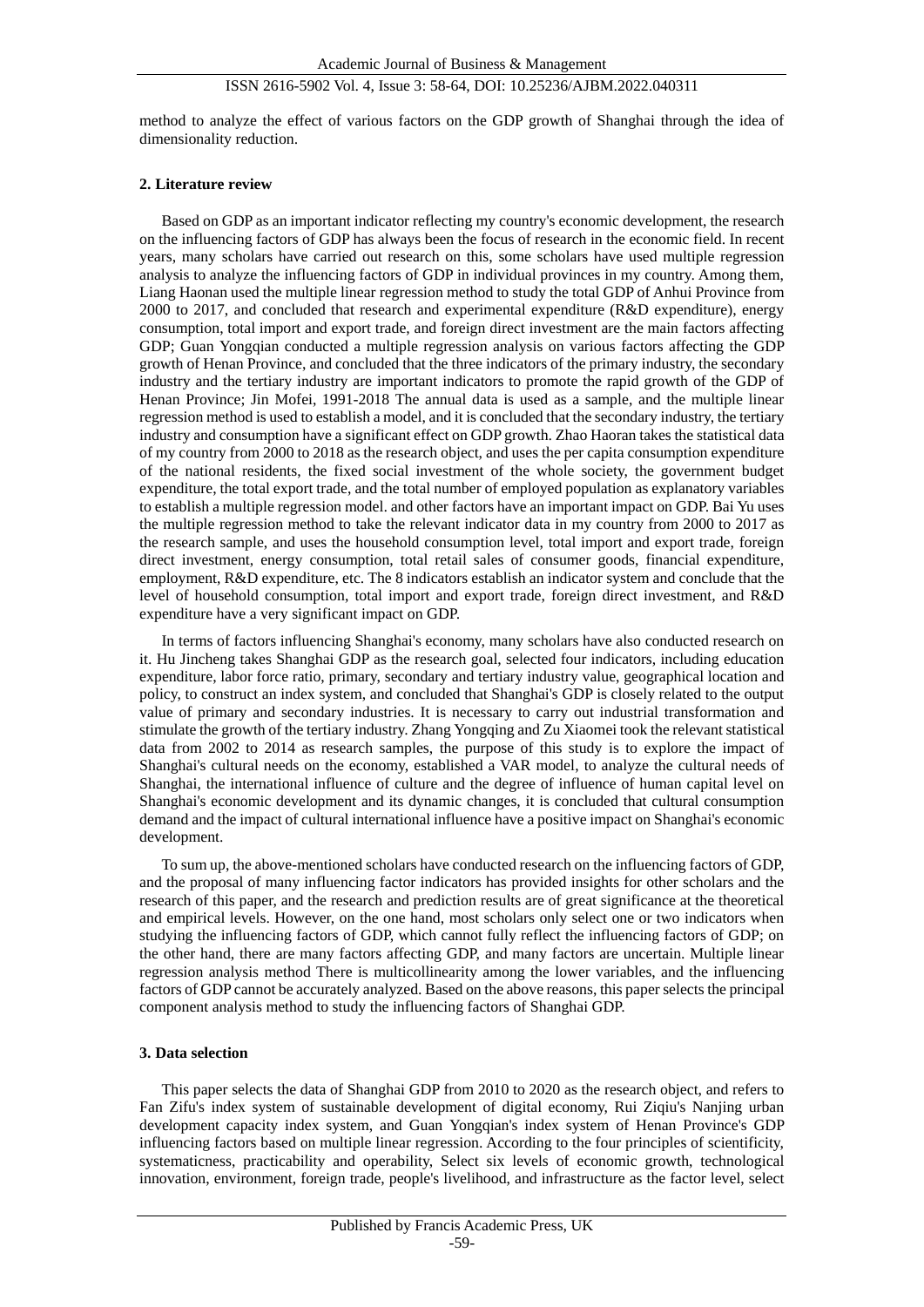the contribution value of the first, second and third industries, the internal expenditure of R&D project funds, the amount of patent authorization, the total import and export, Nine factors of per capita disposable income, per capita consumption expenditure and fixed asset investment are used as the index layer to construct the index system.

| target layer           | feature layer            | Indicator layer                                                 |  |  |
|------------------------|--------------------------|-----------------------------------------------------------------|--|--|
| <b>GDP</b> of Shanghai |                          | Contribution value of primary industry (100 million yuan)       |  |  |
|                        | Economic Growth          | Contribution value of the secondary industry (100 million yuan) |  |  |
|                        |                          | Contribution value of the tertiary industry (100 million yuan)  |  |  |
|                        |                          | R&D expenditure (ten thousand yuan)                             |  |  |
|                        | Technological innovation | The number of patents granted (pieces)                          |  |  |
|                        | foreign trade            | Total import and export (100 million yuan)                      |  |  |
|                        | infrastructure           | Fixed asset investment (100 million yuan)                       |  |  |
|                        |                          | Per capita disposable income (yuan)                             |  |  |
|                        | people's livelihood      | Per capita consumption expenditure (yuan)                       |  |  |
|                        | surroundings             | Investment in environmental protection (100 million yuan)       |  |  |

As shown in table 2, in general, the values of each indicator are in a state of steady growth. Among them, Shanghai's GDP was in a steady and progressive growth trend from 2010 to 2019, reflecting that Shanghai's economic situation in the first nine years was good. The contribution value of the primary industry first decreased and then increased, the contribution value of the secondary industry has declined briefly for two years, and is still in a state of growth on the whole, and the contribution value of the tertiary industry is in a state of steady growth, reflecting that with the continuous progress of society, The role of agriculture in economic development is decreasing. R&D expenditures and patent authorizations are both on the rise, which reflects Shanghai's increasing emphasis on science and technology ; the investment in environmental protection is increasing ,which reflects the enhancement of environmental protection awareness and Shanghai's progress towards a resource-friendly society; the total import and export volume is also in a state of growth , reflecting the good situation of Shanghai's foreign trade; per capita disposable income is increasing year by year, and per capita disposable expenditure has only decreased in a small scale from 2019 to 2020, which reflects the continuous improvement of people's living conditions, but the new crown epidemic has a certain impact on consumption. The negative effect of the fixed asset investment is also in a state of growth, which shows that the Shanghai government attaches great importance to infrastructure





# **4. Model establishment**

This paper analyzes and studies the influence of three major industries, science and technology, environment, and foreign trade on Shanghai's GDP through principal component analysis.

#### **(1) Normalize the raw data**

It is assumed that there are *m* index variables for principal component analysis:  $x_1, x_2, x_3...x_m$ , A total of n evaluation objects; The value of the j-th index of the i-th evaluation object is  $x_{ij}$ , Standardize the data as follows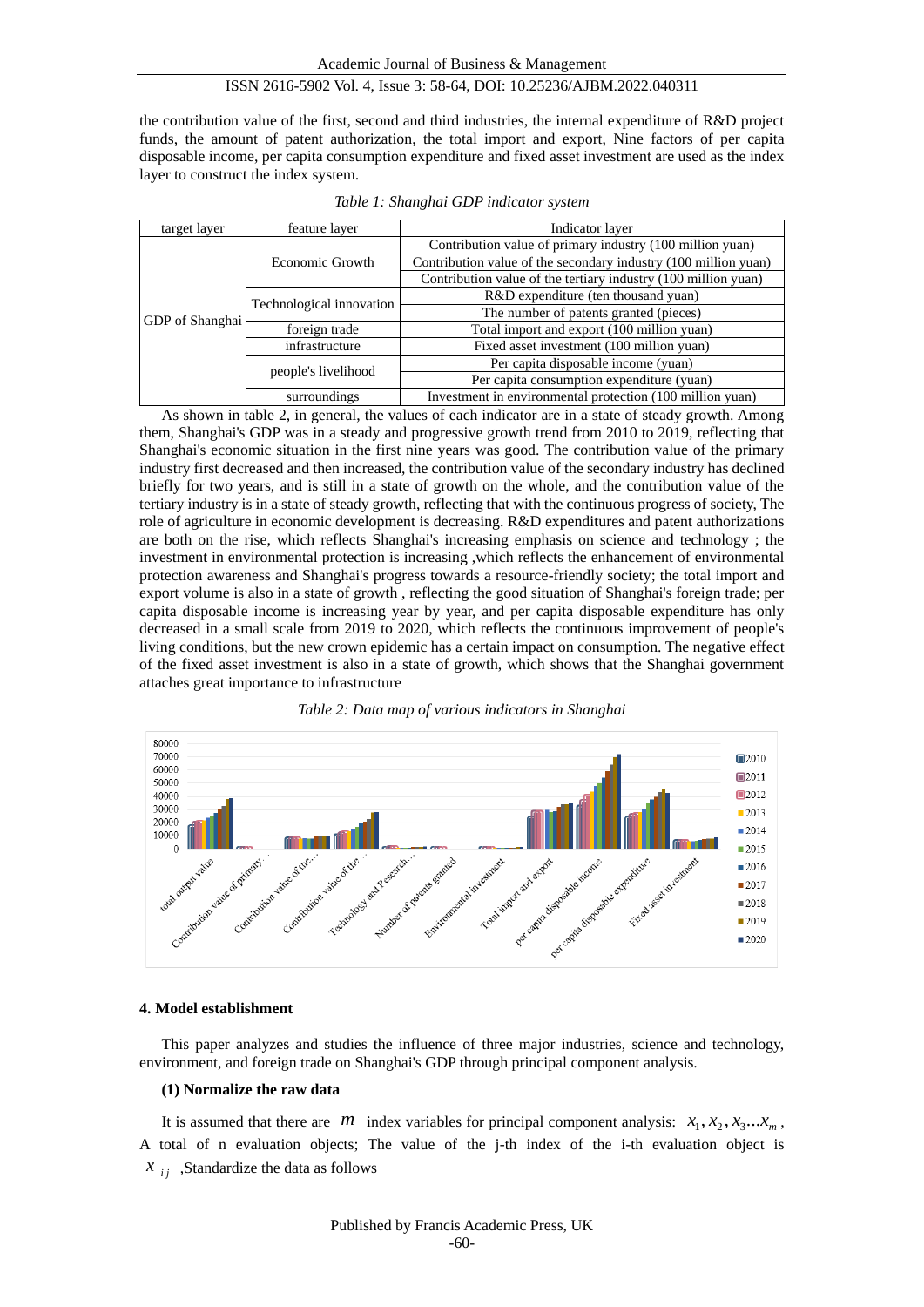$$
z_{ij} = \frac{x_{ij} - \overline{x_j}}{s_j} \quad i = 1, 2, ..., n; j = 1, 2, ...m
$$
 (1)

In formula (1), 2  $\sum_{j=1}^{n} x_{ij} = \sum_{j=1}^{n} (x_{ij} - x_j)$  $n-1$  $\frac{1}{j} = \frac{\sum_{i=1}^{n} x_{ij}}{n}$ ,  $s_j^2 = \frac{\sum_{i=1}^{n} (x_{ij} - \overline{x}_j)}{n}$ *x x x*  $x = \frac{1}{1}$ ,  $s^2 = \frac{1}{1}$ *n n*  $=\sum_{i=1}^{n} x_{ij}$ ,  $s^2 = \frac{\sum_{i=1}^{n} (x_{ij} - x_i)}{\sum_{i=1}^{n} (x_{ij} - x_i)}$ , to get the normalized matrix Z.

#### **(2) Find the correlation coefficient matrix for the normalized matrix Z**

$$
R = \left[ r_{ij} \right]_{m \times n} \tag{2}
$$

In formula (2),  $r_{ij} = \frac{\sum_{k=1}^{N_{ki}} N_{kj}}{n-1}$ ,  $i, j = 1, 2, ...,$ *n*  $\vec{u}$   $\vec{v}$   $\frac{k=1}{k}$   $\frac{\lambda_{ki}}{k}$   $\frac{\lambda_{kj}}{k}$  $x \cdot \times x$  $r_{ij} = \frac{k=1}{n-1}$ ,  $i, j = 1, 2, ..., m$  $=\frac{\kappa}{}$ × =  $\sum$ 

#### **(3) Find the characteristic equation of R**

 $R - \lambda I_m$  = 0 Get m eigenvalues and determine the principal components,

Determine P from the equation  $\frac{t=1}{m}$ 1 0.85 *p*  $\frac{1}{t}$   $\frac{1}{m}$   $\frac{n}{t}$  $\sum_{t=1}^{I}$ λ λ ≡— ≥  $\sum$  $\sum$  $, j = 1, 2, \dots, m$ , solve system of equations

 $R_b = \lambda_j b$ , get the unit vector  $b_j^0$  $b_j^0$ 

#### **(4) Convert standardized indicator variables into principal components**

$$
U_{ij} = z_i^T b_j^0, j = 1, 2, ..., m
$$
 (3)

In formula (3),  $U_1$  is the first principal component,  $U_2$  is the second principal component,  $U_m$ is the mth principal component.

#### **(5) Comprehensive evaluation of p principal components**

The final evaluation value can be obtained by weighting and summing the p principal components, and the weight is the variance contribution rate of each principal component.

#### **5. Empirical Analysis**

Based on the GDP data of Shanghai from 2010 to 2020, this paper selects 10 factors to construct an index system. First, perform KMO test and Bartlett test on the data. When the KMO statistic is closer to 1, the correlation of the variables is stronger, and the KMO statistic is above 0.7, the statistical results are more effective, and the test results are shown in the figure. According to Table 3, the KMO value is 0.755, which is greater than 0.6, and the significance is less than 0.01. The null hypothesis is rejected, and the data are suitable for principal component analysis.

| Table 3: KMO and Bartlett test |
|--------------------------------|
|--------------------------------|

| KMO   | <b>Bartlett Sphericity test</b> |                    |          |  |  |
|-------|---------------------------------|--------------------|----------|--|--|
|       | approximate chi-square          | degrees of freedom | salience |  |  |
| 0.755 | 230.979                         |                    | 0.000    |  |  |

Further, when performing principal component analysis, the number of selected principal components is often determined by the cumulative contribution rate, and the cumulative contribution rate of principal components generally reaches more than 85%. It can be seen from Figure 4 that a principal component is finally obtained, and the cumulative contribution rate reaches 91.557, indicating that one factor contains 91.557 of all index information.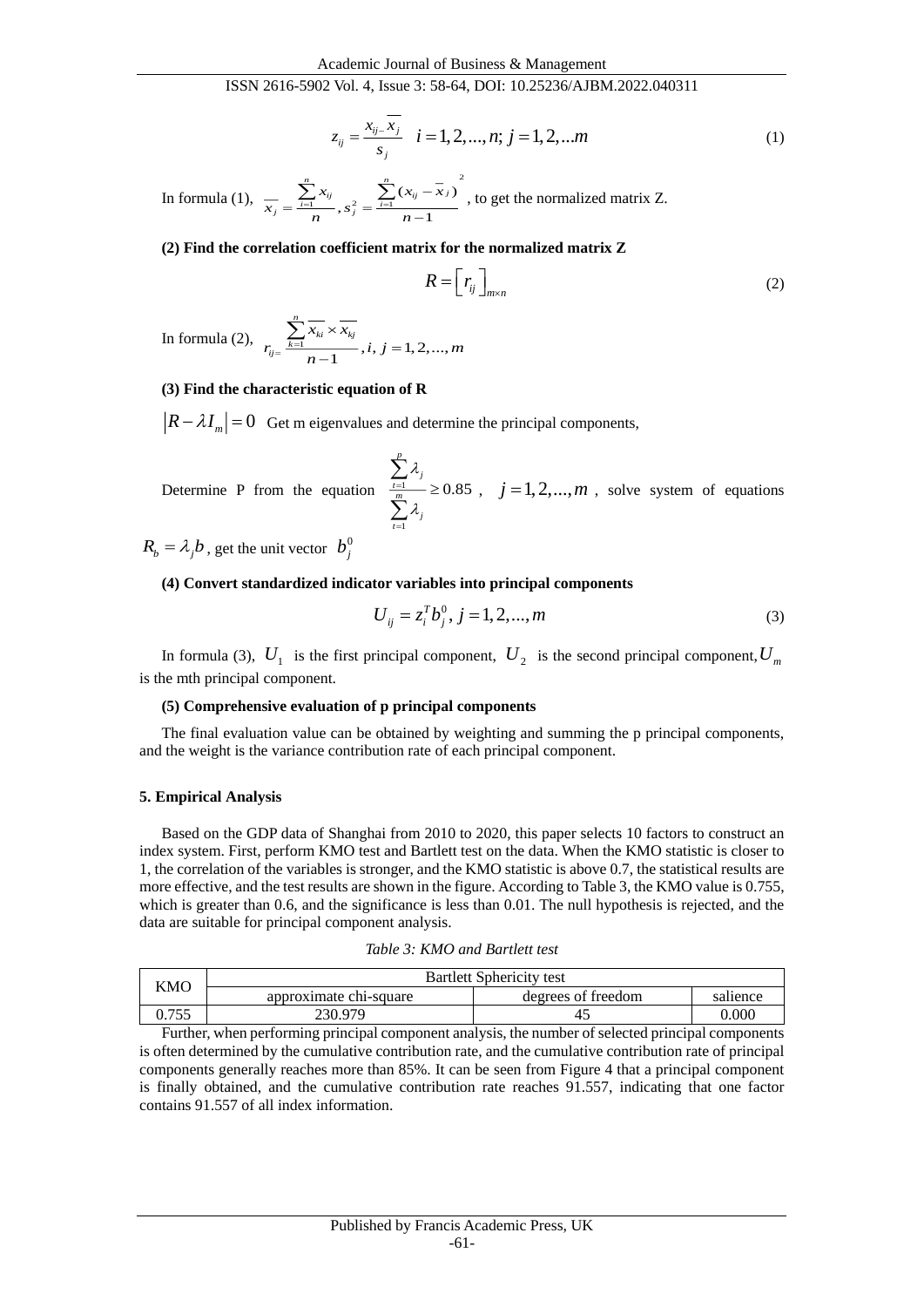| ingredients                   | initial eigenvalues |           |              | Extract sum of squares and load |           |              |
|-------------------------------|---------------------|-----------|--------------|---------------------------------|-----------|--------------|
|                               | total               | variance% | Grand total% | total                           | variance% | Grand total% |
|                               | 9.156               | 91.557    | 91.557       | 9.156                           | 91.557    | 91.557       |
| $\mathfrak{D}_{\mathfrak{p}}$ | 0.474               | 4.736     | 96.253       |                                 |           |              |
| 3                             | 0.221               | 2.210     | 98.503       |                                 |           |              |
| 4                             | 0.105               | 1.052     | 99.555       |                                 |           |              |
| 5                             | 0.025               | 0.248     | 99.802       |                                 |           |              |
| 6                             | 0.011               | 0.111     | 99.914       |                                 |           |              |
| ⇁                             | 0.005               | 0.049     | 99.963       |                                 |           |              |
| 8                             | 0.003               | 0.033     | 99.995       |                                 |           |              |
| 9                             | 0.000               | 0.004     | 100.000      |                                 |           |              |
| 10                            | 3.392E-05           | 0.000     | 100.000      |                                 |           |              |

*Table 4: Total variance explained*

*Table 5: Coefficients of each index in the linear combination of principal components*

| index                                            | Principal Component Score Coefficient |  |  |  |
|--------------------------------------------------|---------------------------------------|--|--|--|
| $x_1$ Contribution rate of primary industry      | $-0.266$                              |  |  |  |
| $x2$ Contribution rate of the secondary industry | 0.315                                 |  |  |  |
| $x_3$ Contribution rate of the tertiary industry | 0.327                                 |  |  |  |
| $X_4$ R&Dexpenditure                             | 0.329                                 |  |  |  |
| $x5$ Number of patents granted                   | 0.303                                 |  |  |  |
| $x_6$ Environmental investment                   | 0.329                                 |  |  |  |
| $x_7$ Total import and export                    | 0.310                                 |  |  |  |
| $x_8$ per capita disposable income               | 0.327                                 |  |  |  |
| $xo$ per capita disposable expenditure           | 0.32                                  |  |  |  |
| $x_{10}$ fixed assets                            | 0.326                                 |  |  |  |

$$
F_1 = -0.266x_1 + 0.315x_2 + 0.327x_3 + 0.329x_4 + ... + 0.326x_{10}
$$
\n<sup>(4)</sup>

The variance contribution rate is used as the weight Q of the principal component, and the comprehensive score of the principal component is obtained by sorting

$$
F = Q_1 \times F_1 = 91.557 \times F_1 \tag{5}
$$

#### **6. Analysis of empirical results**

It can be seen from Figure 5 that R&D expenditure and environmental protection investment contribute the most to Shanghai's GDP, followed by per capita disposable income and tertiary industry contribution, followed by fixed assets, per capita disposable expenditure, secondary industry contribution, per capita disposable expenditure, and finally It is the number of patents granted and the primary industry. And the difference between R&D expenditure and environmental protection investment is small, it can be seen that the role of the two in GDP growth is not much different.

# **(1) Technology investment is the basis for growing GDP.**

Science and technology are the primary productive forces. Shanghai is my country's economic and financial center, and the role of science and technology is self-evident. Only the continuous innovation of science and technology can promote the continuous progress of society. The investment in science and technology is the premise of the continuous innovation of science and technology, and sufficient funds provide a guarantee for the innovation of science and technology.

#### **(2) The increase in per capita disposable income is an important driving force for the continuous growth of Shanghai's GDP.**

Consumption, investment, and exports are the troika that drives my country's economic growth. Affected by the current epidemic and the instability of the international economy, the impact of export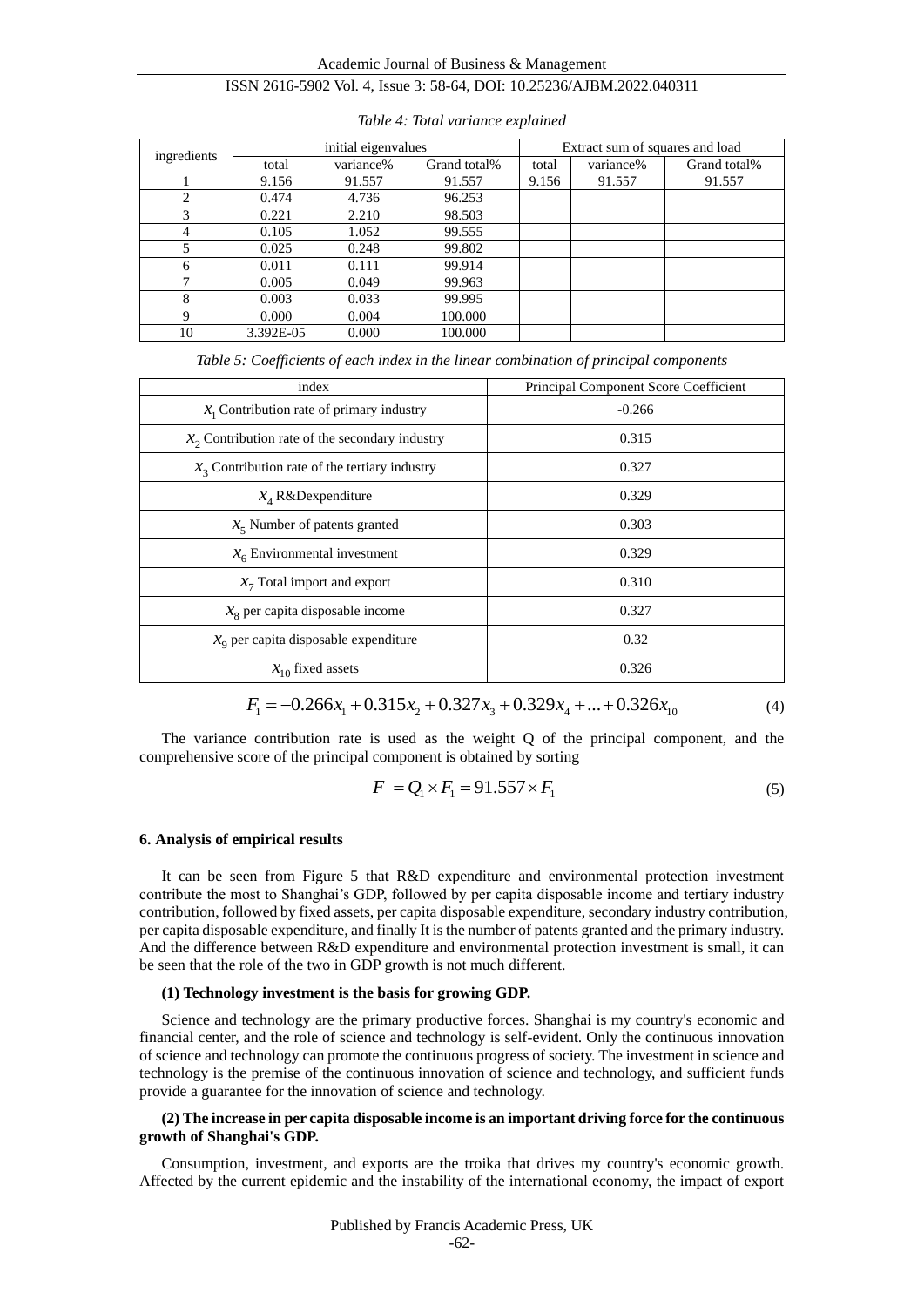trade and investment on my country's economy tends to weaken. This shows that to give full play to the role of consumption in economic growth, and income is the basis and premise of consumption, so per capita disposable income is an important driving force for the continuous growth of Shanghai's GDP.

# **(3) The increase in environmental protection investment is an important factor for the continuous growth of Shanghai's GDP.**

For Shanghai, a city with a very mature economic development, economic growth is no longer dependent on high investment, high consumption, and high emissions, but should accelerate the construction of resource-saving and environment-friendly society.

# **(4) The tertiary industry has a greater impact on Shanghai's GDP growth, while the primary industry's contribution to GDP is small.**

In today's world, the development level of the tertiary industry in a country or region is one of the important symbols reflecting the development level of the country's or region's productivity, and it is also one of the important factors to promote economic growth. However, agriculture has developed to a certain extent for Shanghai, and has little effect on GDP growth.

#### **7. Recommendations**

Based on the results obtained from the empirical analysis, combined with the development status and policy trends of Shanghai, the following suggestions are put forward from four aspects: technological innovation, consumption, ecology, and coordinated development of the three major industries.

# **(1) Increase investment in scientific and technological innovation and stimulate innovation vitality.**

Technological innovation is self-evident for Shanghai, which is the economic center. Shanghai science and technology workers should further aim at the frontier of world science and technology, strengthen basic research, so as to give full play to the basic role of science and technology investment in GDP growth.

#### **(2) Increase the proportion of labor remuneration in income and increase the income of laborers.**

Although Shanghai's per capita income is in a leading position in China, there are still problems of uneven distribution of income and gap between the rich and the poor. Increasing the proportion of labor remuneration in income will help protect the rights and interests of laborers, reduce the gap between the rich and the poor, further stimulate consumption and expand domestic demand, and give full play to the role of consumption in driving economic growth.

# **(3) Increase investment in environmental protection and build an environment-friendly society.**

In recent years, Shanghai has actively implemented the construction of an environment-friendly society, especially in terms of garbage classification. In the future, we should continue to increase investment in environmental protection, which is not only conducive to rationally guiding investment directions and optimizing industrial institutions, but also providing development capacity for economic growth and transforming the mode of economic growth.

#### **(4) Promote the coordinated development of the three major industries**

The three major industries have their own roles in the process of national economic development. Agriculture is the foundation for other parts of the national economy to rely on for their independence and further development. The investment in science and technology in the primary industry should be increased. Industry plays a leading role in the development of the national economy. For Shanghai, it can focus on advanced manufacturing. For the tertiary industry in Shanghai, it should maintain a good momentum of development and vigorously develop the emerging tertiary industry that is closely related to people's quality of life.

#### **References**

*[1] Bai Yu. Empirical Analysis of Influencing Factors of my country's GDP Based on Multiple Regression Analysis [J]. Small and Medium-Sized Enterprises Management and Technology (Latest Issue), 2019(02): 55-57.*

*[2] Fan Zifu, Wu Yun. Research on the key influencing factors of sustainable development of urban digital*